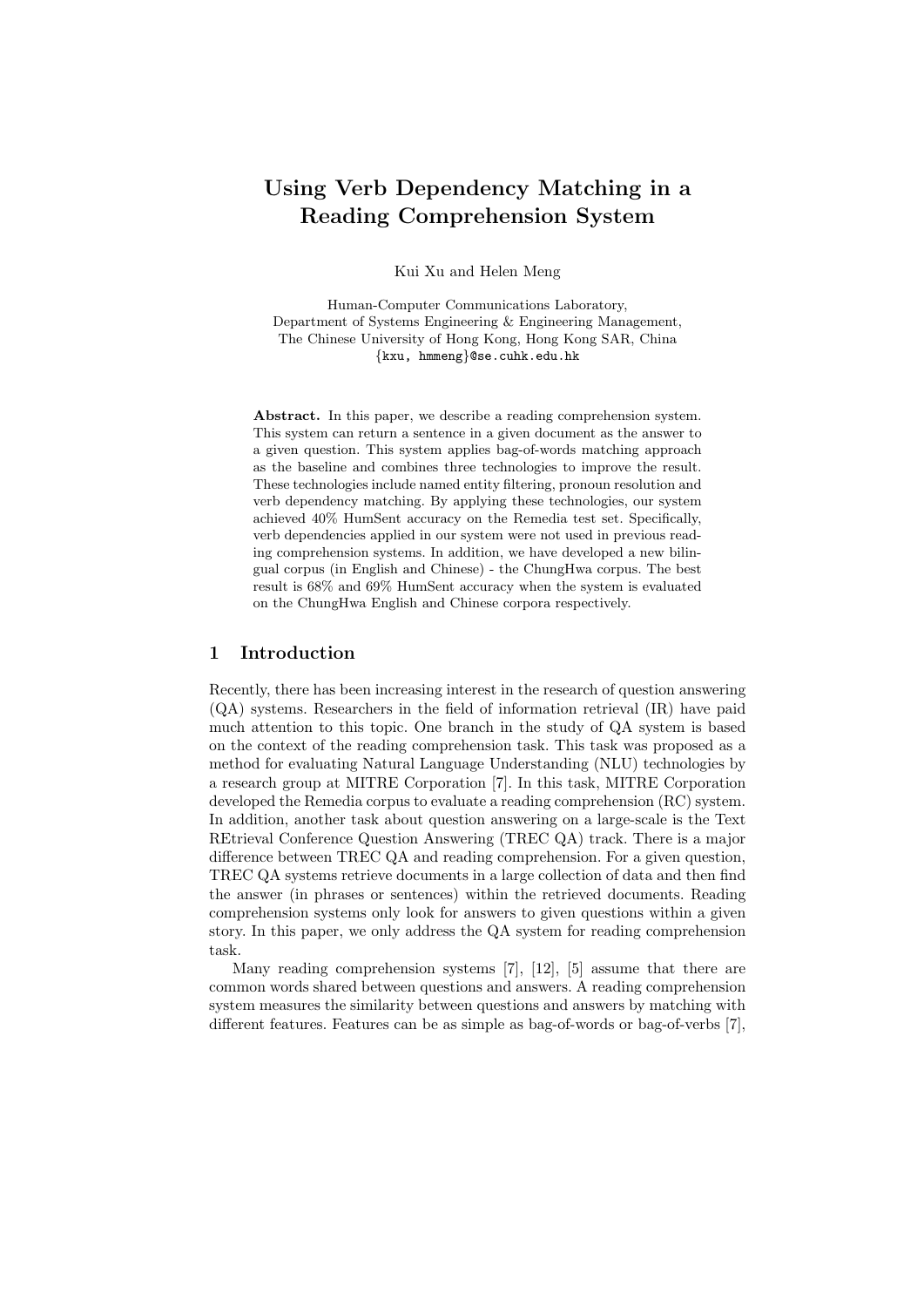[12], [5]. In related work such as the TREC QA systems, syntactic and semantic features that have been applied include syntactic parse trees, dependencies and predicate-argument structures [4], [9]. However, syntactic and semantic features are not broadly used for reading comprehension tests.

In this paper, we have developed a reading comprehension system that uses syntactic features in an attempt to improve the accuracy. Syntactic features are represented by verb dependencies in our system. As Allen described in [1], the context-independent meaning of a sentence can be represented by logical forms, which can be captured using relationships between verbs and noun phrases. In this paper, verb dependencies are defined as lexical dependencies in which the heads of dependencies are verbs. We apply verb dependencies to handle ambiguities among candidate sentences when a reading comprehension approach (e.g. BOW matching) cannot discriminate among multiple candidate sentences. We believe that matching with syntactic features like verb dependencies can perform better selection among candidate answers than the simple approach of BOW matching.

In addition, this paper reports our first attempt in developing a Chinese reading comprehension system. We begin by collecting the ChungHwa corpus, which is a bilingual corpus both in English and Chinese.

### 2 Related Work

In 1999, a group at MITRE developed a reading comprehension system, Deep Read [7]. This system used the bag-of-words (BOW) matching and automated linguistic processing to achieve  $36\%$  HumSent<sup>1</sup> accuracy in the Remedia test set [7]. The system applied linguistic processing such as stemming, named entity (NE) recognition, named entity filtering, semantic class identification and pronoun resolution. If multiple candidate sentences contain the maximum number of matching words in BOW matching, the first (earliest occurrence) candidate sentence will be returned as the final answer.

Riloff and Thelen [12] developed a rule-based system called Quarc and achieved 39.7% HumSent accuracy in the Remedia test set. Quarc used not only BOW matching but also a number of heuristic rules that look for lexical and semantic clues in the questions and stories. For example, the WHERE rule,

if contain(S, LOCATION), then  $Score(S) \neq 6$ ,

can be interpreted as the following: for where questions, if a candidate sentence contains LOCATION, this rule will reward the candidate sentences with 6 points.

 $1$  By comparing the system answers with the human marked answers, the percentage of correct answers is used as HumSent accuracy. In other words, if the system's answer sentence is identical to the corresponding human marked answer sentence, this question scores one point. Otherwise, the system scores no point. HumSent accuracy is the average score across all questions.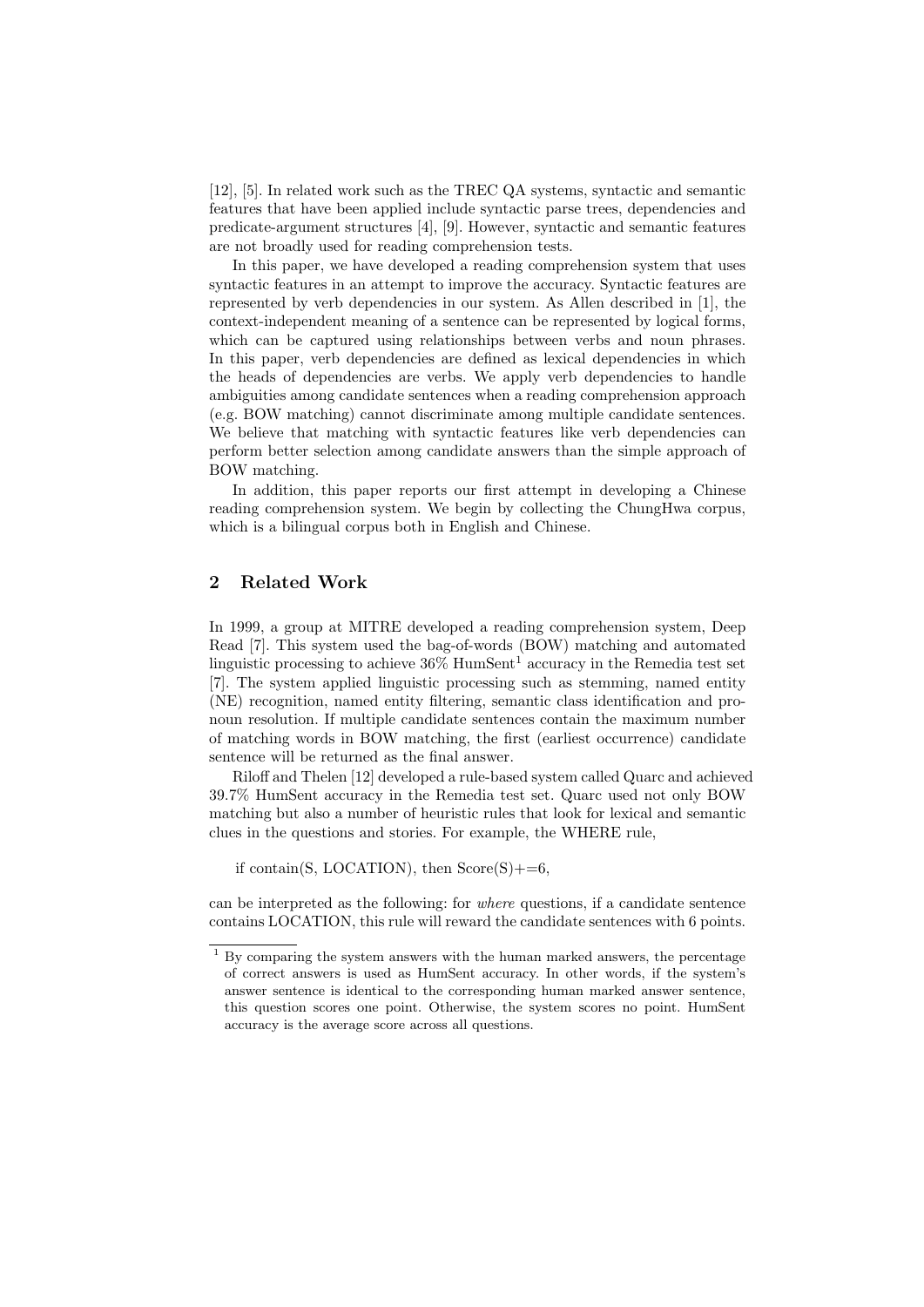Charniak et al. [5] used bag-of-verbs (BOV) matching, "Qspecific" techniques, named entities, etc. to achieve 41% HumSent accuracy. The BOV matching is a variation of BOW matching in which only verbs are examined instead of all non-stop words. The "Qspecific" techniques use different strategies for different questions. For example, the following is one of the strategies for why questions.

If the first word of the matching sentence is "this", "that", "these" or "those", select the previous sentence.

Ng et al. [11] used a machine-learning approach (C5 learning algorithm) to determine if a candidate sentence is the answer to a question based on 20 features such as "Sentence-contains-Person", "Sentence-is-Title" etc. This approach achieves 39.3% HumSent accuracy.

As mentioned above, some of the previous work assumed that there is a high degree of overlap between the words used in a question and those used in its correct answer. In our approach, we assume that there is a structural overlap between the syntactic structure of a question and that of the correct answer. Syntactic structures are not commonly used in previous work for reading comprehension tests. In this paper, the impact of applying syntactic structure is examined.

In addition, some rules or features [11], [12] have been applied based on the observation in the training corpus. For example, the dateline (the line that shows the date when the story happened) in a Remedia story can be the answer to a question. Riloff and Thelen [12] applied dateline rules to handle the dateline. For example:

if contain(Q, story), then  $Score(DATELINE)$ +=20

can be interpreted as the following: for where and when questions, if a question contains "story", this rule will reward the dateline with 20 points. In addition, Ng et al. [11] used "Sentence-is-Dateline" as a feature in their machine-learning approach. Such corpus-specific technologies do not have impact on the corpus that does not have datelines. In our first attempt, corpus-specific technologies are not involved. We applied a general approach that is corpus-independent.

#### 3 Verb Dependencies

In the current work, verb dependencies are used to represent the syntactic structures of sentences. They can be used as auxiliary information to perform matching based on BOW matching. Verb dependencies can be obtained from parse trees of sentences. In the study of parsing technologies, lexical dependencies have been used to handle ambiguities among parse tree outputs by a PCFGs parser [6]. Research in parsing technologies [6] shows the power of lexical dependencies in improving the performance of a parser. For the same reason, if reading comprehension approaches (e.g. BOW matching) cannot discriminate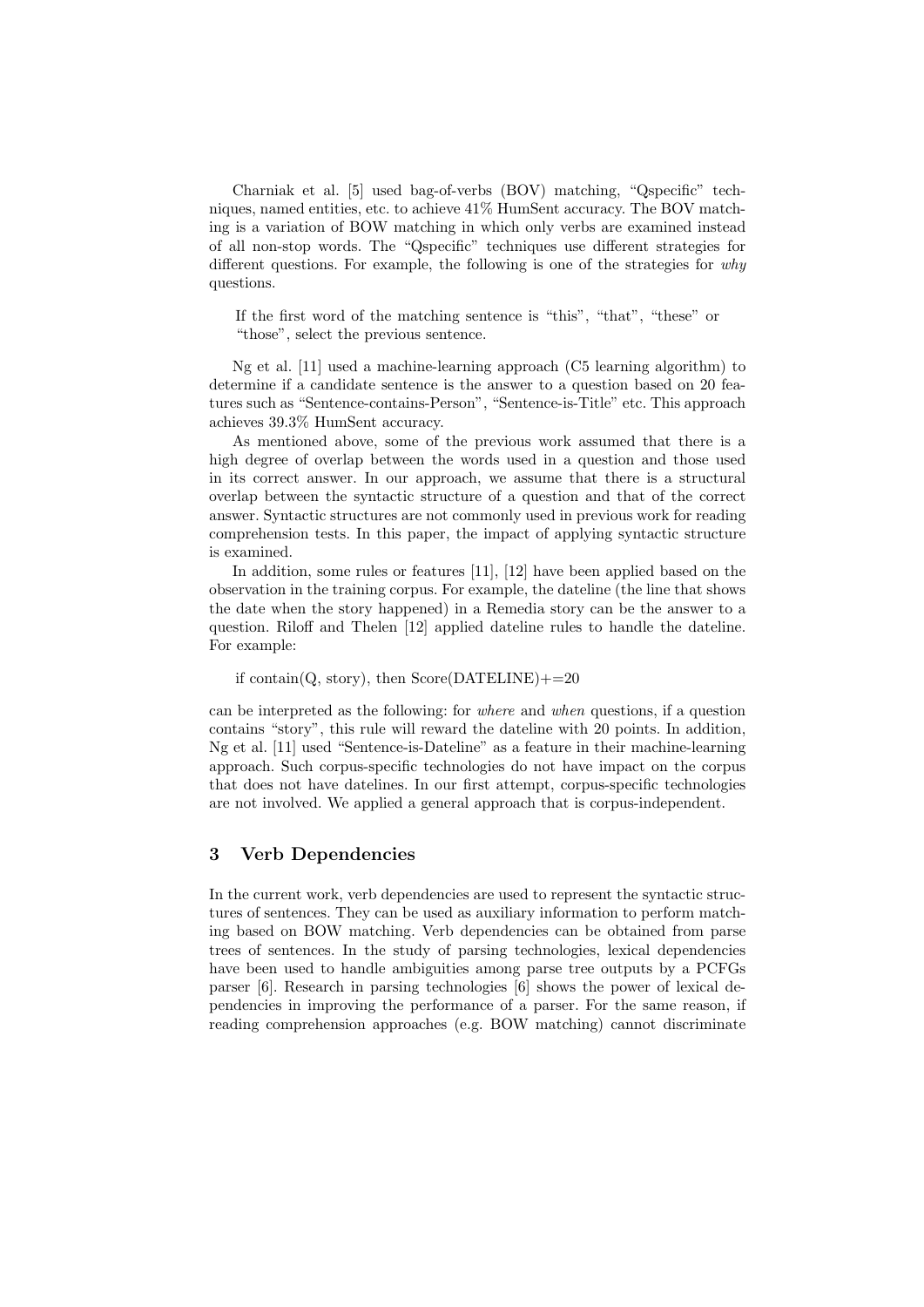among multiple candidate sentences, lexical dependencies can also be used to handle ambiguities among candidate sentences.

In the work of Collins [6], the author defines a dependency as a relation between two words in a sentence (a modifier and a head), written in:

 $<$  modifier  $\rightarrow$  head  $>$ .

If the head of a dependency is verb, we refer this type of dependency verb dependency. Dependencies can be extracted from syntactic parse trees according to the work of Collins [6]. Fig. 1, Fig. 2 and Fig. 3 show the parse trees of the following question and candidate sentences respectively:

What is the new machine called?

A new machine has been made.

The machine is called a typewriter.



Fig. 1. The parse tree of "What is the new machine called?"







Fig. 3. The parse tree of "The machine is called a typewriter."

These parse trees are lexicalized parse trees since each node in the trees have a label and a headword. The label indicates a syntactic category (e.g. SBAR,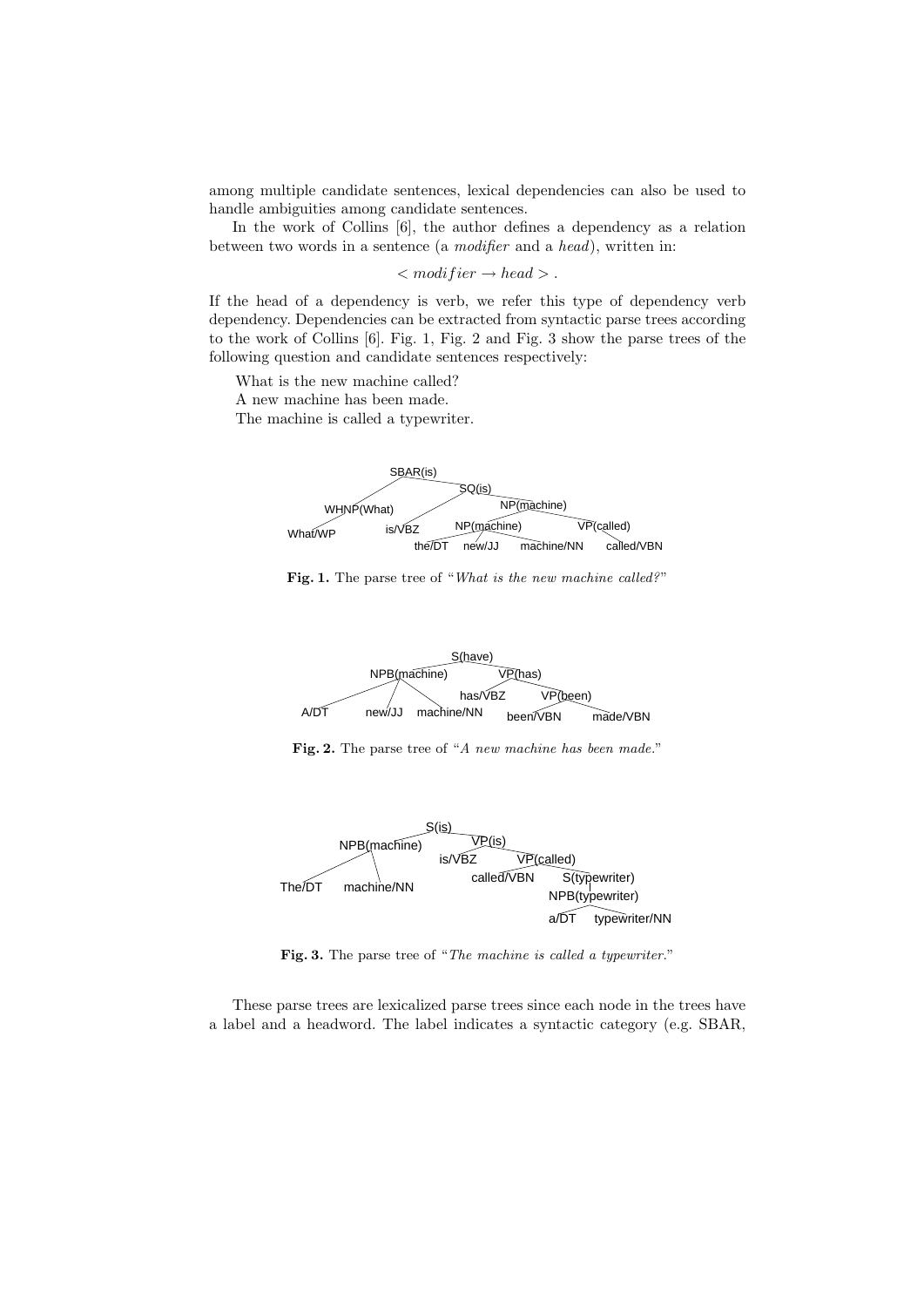NP and VP in Fig. 1). The headword is defined as the prime constituent of a phrase or sentence [2]. For example, the headword of a noun phrase is the noun; that of a verb phrase is the verb. Hence the headword of the noun phrase "a new machine" in Fig. 2 is "machine". Remaining words in the phrase or sentence are regarded as the left or right modifiers of the headword. More specifically, a context-free grammar rule may be represented as:

$$
p \rightarrow l_n \dots l_1 hr_1 \dots r_m,
$$

where p is the parent non-terminal, h is the head child of p,  $l_i$  and  $r_i$  are the left and right modifiers of  $h$  respectively. If  $h$  is a non-terminal, the headword of p is the headword of h. If h is a terminal, the headword of p is h. We use the guidelines described by Collins [6] in determining the head constituent in a context-free rule. The procedure of assigning every non-terminal (every nonleave node in parse trees) a headword is called lexicalization [6]. An edge in parse trees involves two nodes: a child node and a parent node. A dependency can be written as:

$$
\langle hc \rightarrow hp \rangle,
$$

where  $hc$  is the headword of the child node,  $hp$  is the headword of the parent node, hc is not identical to hp. For the root node in a parse tree, a dependency can be written as:

$$
\langle hr \to TOP \rangle,
$$

where  $hr$  is the headword of the root node. Only the dependencies whose  $hp$  or hr are verbs are selected as verb dependencies. We call this selection process verb dependency extraction. The corresponding verb dependencies of parse trees in Fig. 1, Fig. 2, and Fig. 3 can be found in Table 1. In this paper, two dependencies match if and only if they are identical.

In BOW matching, if the system returns an incorrect answer, one of the following two cases happens.

- The incorrect answer has a greater number of matching words than the correct answer.
- The incorrect answer and the correct answer have an equal number of matching words but the incorrect answer appears earlier in the document.

Therefore, we can use verb dependencies to distinguish the correct answers from the incorrect answers. For example:

Question: What is the new machine called? BOW: {be machine new call}

Suppose there are two candidate sentences that have the greatest number of matching words. The matching words in the candidate sentences are displayed in italic in the following:

Candidate sentence 1: A new machine has been made. BOW: {be machine new has make} Candidate sentence 2: The machine is called a typewriter. BOW: {be call machine typewriter}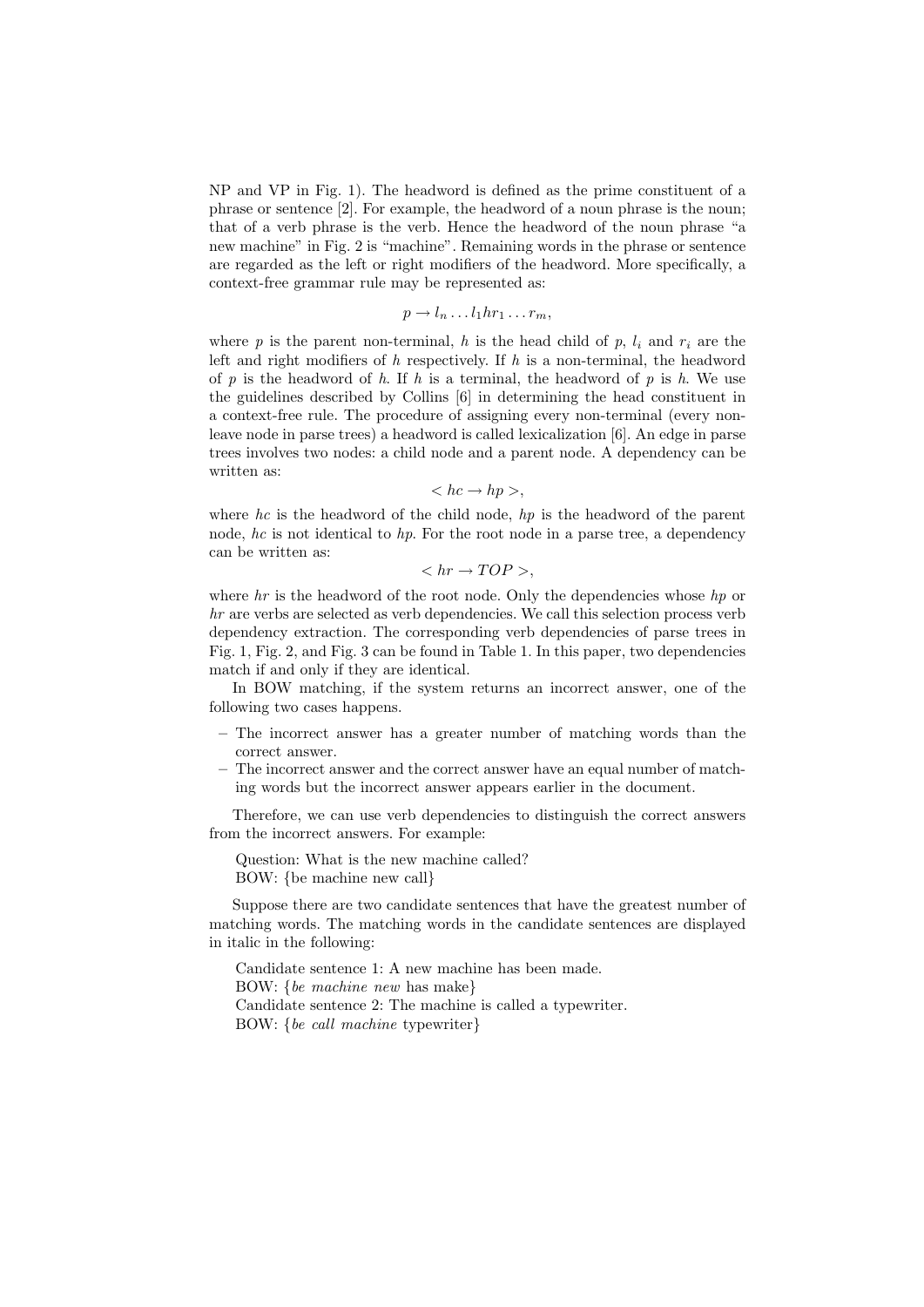Both candidate sentences have the maximum number (three) of matching words among all candidate sentences. The parse trees of the question and two candidate sentences are shown in Fig. 1, Fig. 2, and Fig. 3 respectively. Their corresponding verb dependencies are shown in Table 1.

Table 1. Verb dependencies for the syntactic parse trees in Fig. 1, Fig. 2, and Fig. 3

|  |                  |  | Verb dependencies for the parse $\{\langle \text{what}\rightarrow \text{be}\rangle, \langle \text{machine}\rightarrow \text{be}\rangle, \langle \text{be}\rightarrow \text{TOP}\rangle\}$      |
|--|------------------|--|------------------------------------------------------------------------------------------------------------------------------------------------------------------------------------------------|
|  | tree in Fig. $1$ |  |                                                                                                                                                                                                |
|  |                  |  | Verb dependencies for the parse $\{\langle \text{machine}\rightarrow \text{have}\rangle, \langle \text{be}\rightarrow \text{have}\rangle, \langle \text{make}\rightarrow \text{be}\rangle, \}$ |
|  | tree in Fig. 2   |  | $ \langle \text{have}\rightarrow \text{TOP}\rangle$                                                                                                                                            |
|  |                  |  | Verb dependencies for the parse $\{\langle \textit{machine} \rightarrow \textit{be}\rangle, \langle \textit{call} \rightarrow \textit{be}\rangle, \}$                                          |
|  | tree in Fig. $3$ |  | $ \langle \text{typewriter}\rightarrow \text{call}\rangle, \langle be \rightarrow TOP \rangle$                                                                                                 |

The candidate sentence 2 (see Fig. 3) has the maximum number of matching dependencies against the question. Verb dependency matching selects candidate sentence 2 as the final answer, which is the true answer in this example.

# 4 The Reading Comprehension System



Fig. 4. The flow chart of our reading comprehension system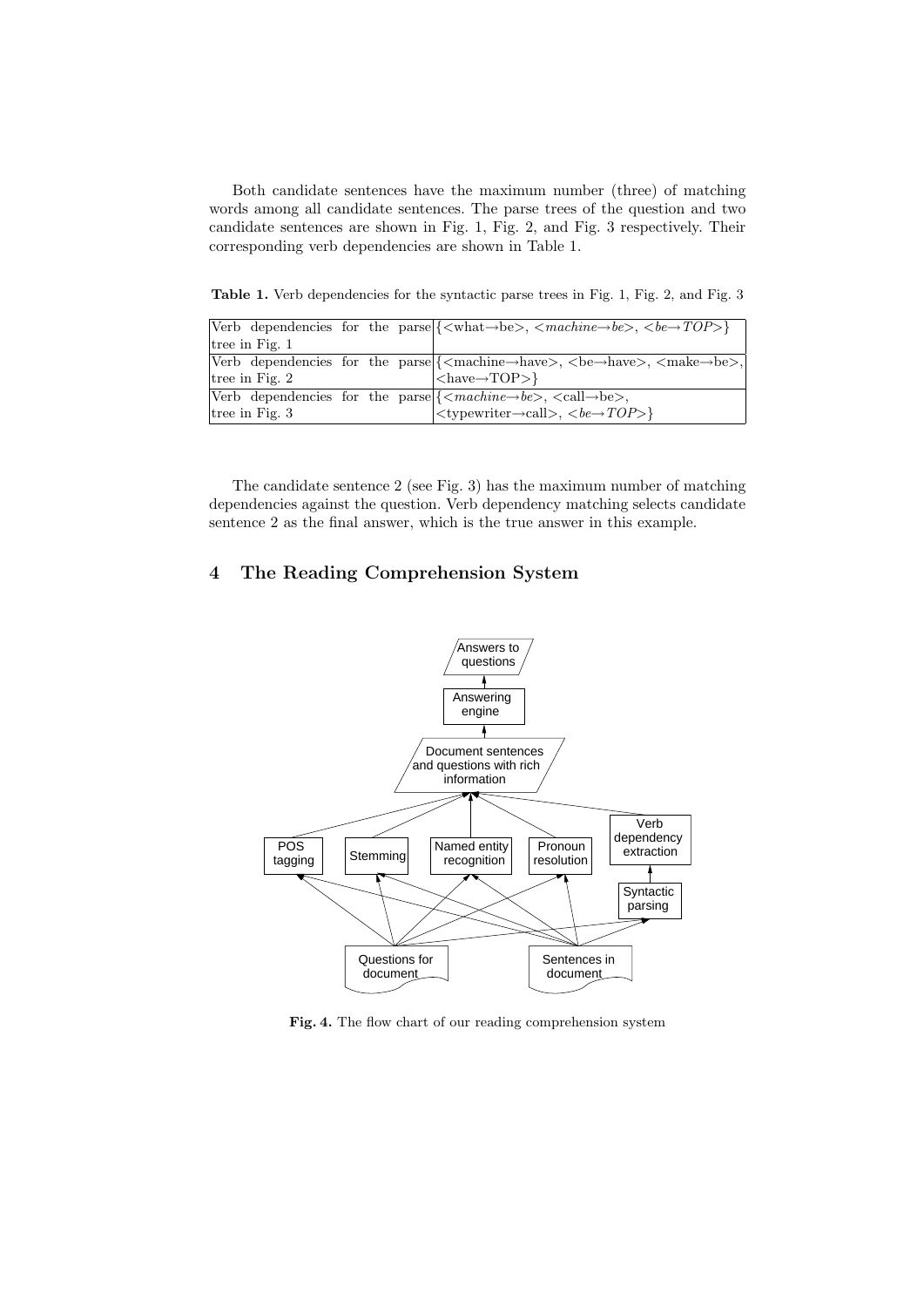The flow chart of our reading comprehension system is shown in Fig. 4. In our current system, six processes are applied to identify different types of information in the story sentences and questions. These six processes are partof-speech (POS) tagging, stemming, named entity recognition (NER), pronoun resolution, syntactic parsing and verb dependency extraction. Three out of the six processes are implemented by the use of natural language processing tools.

- The Brill POS tagger [3] is applied to perform POS tagging.
- A C programming language function (morphstr) provided by WordNet [10] is used to find the base form of nouns and verbs. This process is our stemming process.
- The Collins' parser [6] is applied to obtain the syntactic parse trees of sentences. This is the syntactic parsing process.

In addition, named entity recognition and pronoun resolution are not implemented in current system. We applied the named entity information and the pronoun resolution information that have been annotated in the corpus. These two processes will be studied in our future work. Further more, we followed the method described in Sect. 3 to implement the process of verb dependency extraction.

With these six processes, syntactic and semantic information is obtained to enrich the document sentences and questions. Such enrichment is used by the answering engine to retrieve the answer to a given question.

#### 4.1 Answering Engine

The answering engine applied four technologies to find answers. They are BOW matching, named entity filtering, pronoun resolution and verb dependency matching. We use BOW matching as the baseline. Other three technologies are combined into the baseline incrementally to examine their impact.

BOW Matching. Each sentence in the story is regarded as a word set. BOW matching is conducted between the question word set and the candidate answer word set. Referring [7], a BOW matching system "measures the match by size of the intersection of the two word sets". If multiple candidate sentences contain the maximum number of matching words, the candidate sentence that appeared earlier is returned as the answer. Stop words in the word sets are removed before matching. The stop word list contains 16 words. They are: the, of, a, an, it, and, or, do, what, where, why, who, how, when, which, all. In addition, the nouns and verbs in the BOW are replaced by their base forms, which are the outputs of the stemming process.

Named Entity Filtering. Five named entity types (PERSON, ORGANIZA-TION, TIME, DATE and LOCATION) are used to perform answers filtering for three types of questions (who, where, when). The relationships are listed as the following [7]: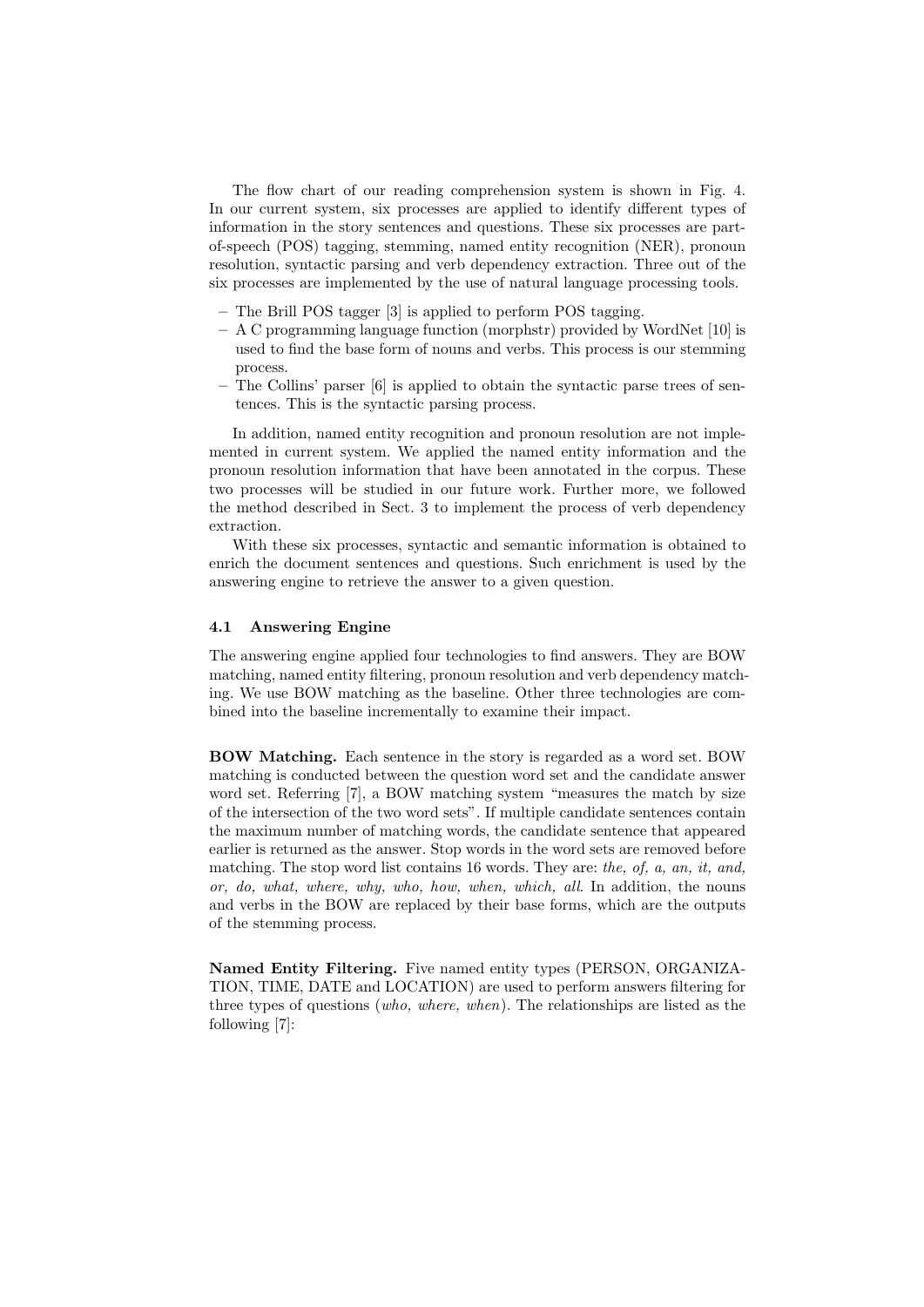- For who questions, a candidate sentence that contains PERSON or ORGA-NIZATION is assigned higher priority.
- For *where* questions, a candidate sentence that contains LOCATION is assigned higher priority.
- For when questions, a candidate sentence that contains TIME or DATE is assigned higher priority.

Pronoun Resolution. For pronoun resolution, we replace five pronouns (he, him, his, she and her) with their referents in the word sets of candidate sentences and questions for BOW matching. In addition, other pronouns (e.g. their, them, they, you, your, it, etc.) and noun phrase referents are also annotated in the corpus. The system also examines the impact when all pronouns and noun phrase are replaced with their referents beside the above mentioned five pronouns.

Verb Dependency Matching. Verb dependencies are extracted according to the process in Sect. 3. Just like words in the word sets of questions and candidate sentences, verb dependencies are inserted into the corresponding word sets for matching.

# 5 Corpora

#### 5.1 The Remedia Corpus

The Remedia corpus has been used by many researchers in previous work [5], [7], [11], [12]. It is published by Remedia Corporation. MITRE Corporation has annotated named entities, co-reference of pronouns and noun phrase anaphor and the true answer sentences on this corpus [7]. The corpus contains 55 training stories and 60 testing stories. Each story contains 20 sentences on average. There are about 20K words in this data set. For each story, five types of questions are asked: who, what, when, where and why question. Within the 60 test stories, there are 59 who questions, 61 what questions, 60 when questions, 60 where questions and 60 why questions. In total, 300 questions are asked in the Remedia test set. In each story, the first line is the title; the second line is the dateline. Other lines are story sentences.

#### 5.2 The ChungHwa Corpus

The ChungHwa corpus comes from a bilingual book, "English Reading Comprehension in 100 days" which is published by Chung Hwa Book Co.,(H.K.) Ltd. This corpus contains 100 reading comprehension stories both in English and Chinese. The following domains are covered in the corpus: the English language, tourism, culture and society, sports, history and geography, arts, literature, economy and business, science and technology. We reserve 50 documents as the training set and the other 50 documents as the test set. The average number of sentences of each document is 9 (varies from 4 to 18). There are about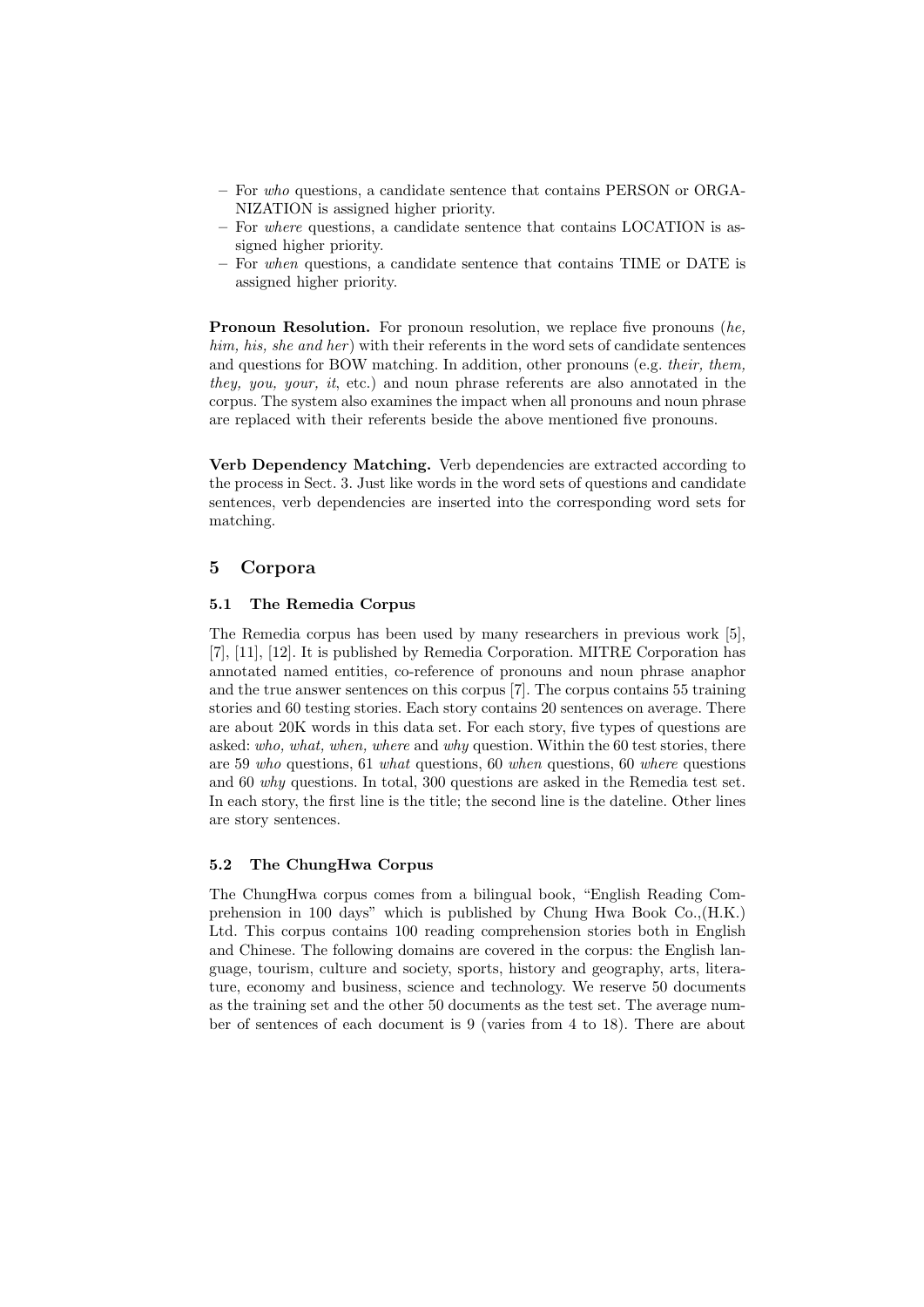18K English words and 17K Chinese characters in the ChungHwa corpus. Each document has four questions on average. A linguistic was asked to annotate the named entities, anaphor referents and answer sentences for each document.

Table 2. A sample story from the ChungHwa corpus with an English story and its questions as well as a Chinese story and its questions

| Imagine this: you have just won a competition, and the prize is an English language  |  |  |  |  |
|--------------------------------------------------------------------------------------|--|--|--|--|
| course at a famous school in Britain or the United States. You can either take a 30- |  |  |  |  |
| week course for four hours a week, or a four-week course for 30 hours a week. Which  |  |  |  |  |
| one should you choose?                                                               |  |  |  |  |
| If you win a competition, what may be the prize?                                     |  |  |  |  |
| What may be the two kinds of courses?                                                |  |  |  |  |
| What is the advantage and disadvantage of the long course?                           |  |  |  |  |
| 想像一下:你刚赢得一场比赛,其奖赏是在英国或美国的一所名牌大学学习一门英                                                 |  |  |  |  |
| 语语言课程。你可以选一门为30周的课程,每周学习4小时,或者选一门为期4周的课                                              |  |  |  |  |
| 程,每周30小时。你将作何选择?                                                                     |  |  |  |  |
| 如果你赢得一场比赛,奖赏或许是什么?                                                                   |  |  |  |  |
| 两类课程会是什么?                                                                            |  |  |  |  |
| 时间长的课程有什么优点和缺点?                                                                      |  |  |  |  |
|                                                                                      |  |  |  |  |

Table 2 shows a sample story from the ChungHwa corpus both in English and in Chinese. Within the 50 test stories, there are 16 who questions, 98 what questions, 7 when questions, 17 where questions, 11 why questions, 10  $yes/no$ questions, 10 how many questions and 25 how questions. In total, 194 questions are asked in the ChungHwa test set.

## 6 Experimental Results

For English stories, BOW matching, named entity filtering, pronoun resolution and verb dependency matching are applied step by step to examine the impact of each technology. The results are shown in Table 3 and Table 4 for the Remedia corpus and the ChungHwa corpus (the English part) respectively. For the purpose of comparison with previous work, the results in Table 3 and Table 4 are shown with HumSent accuracies. The abbreviations of different technologies are listed below:

- BOW: bag-of-words matching
- PR: the referents of he, him, his, she and her are resolved
- $-$  AA: all anaphors include pronouns in PR, other pronouns (e.g. their, them, they, you, your, it, etc.) and noun phrases anaphors are resolved
- NEF: named entity filtering
- VD: verb dependency matching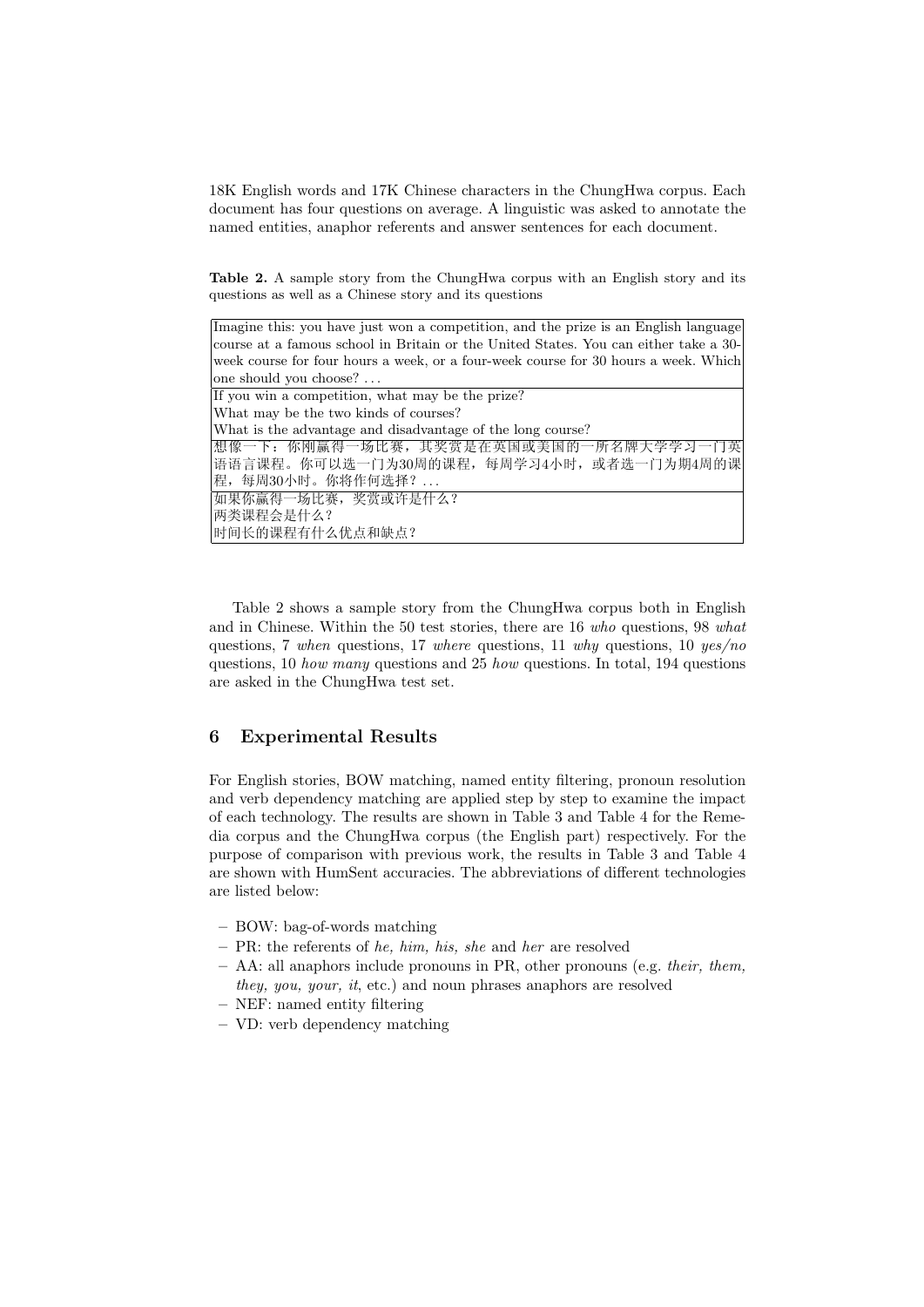Table 3. Detail results by using different technologies on the Remedia test set

|             |      |         |      |        | $BOW BOW+PR BOW+PR+NEF BOW+AA+NEF BOW+AA+NEF+VD $ |
|-------------|------|---------|------|--------|---------------------------------------------------|
| Who         | 34\% | $137\%$ | 49\% | $51\%$ | 54%                                               |
| What        | 31%  | 133%    | 33%  | 33%    | 33%                                               |
| When        | 33\% | 137%    | 60%  | 62%    | 62\%                                              |
| Where 28\%  |      | $132\%$ | 28\% | 30%    | 30%                                               |
| Why         | 15%  | 18%     | 18%  | 22%    | 123%                                              |
| Overall 28% |      | 31%     | 38\% | 39%    | 40%                                               |

Table 4. Overall results by using different technologies on the ChungHwa test set in English

|  |                       |        |      |      | BOW BOW+PR BOW+PR+NEF BOW+AA+NEF BOW+AA+NEF+VD |
|--|-----------------------|--------|------|------|------------------------------------------------|
|  | $\text{Overall} 67\%$ | $68\%$ | 68\% | 68\% | 68%                                            |

The Deep Read system achieved 29% and 36% HumSent accuracy with BOW and BOW+PR+NEF respectively [7]. With the same technologies, our results are comparable to the results of Deep Read system. The difference may caused by different stop words list and stemming process.

As our first attempt on the ChungHwa Chinese stories, BOW, PR and AA have been applied. Currently, a Chinese syntactic parser is not available in our system. So the verb dependencies of Chinese are not used in our experiments. Our system achieved 69%, 69% and 70% HumSent accuracy with BOW, BOW+PR and BOW+AA respectively. Since the Chinese character segmentation has been annotated in the corpus, we simply use the segmentation annotation instead applying a segmentation tool in current study. PR for Chinese only focuses on "他" and "她". Named entity filtering technology is not used for the Chinese part because we do not have a question classification for Chinese questions. Questions can be more complicated in Chinese to ask time, location and person. Without these three classes, the corresponding named entities cannot be used to perform named entity filtering. We will study question classification and Chinese parsing in our future work.

#### 7 Discussion

In Table 3, our general approach achieved 40% HumSent accuracy, which is comparable to the state of the art,  $41\%$  [5]. After applying VD, our system can improve 1%. To further analyze the result, we performed VD alone on the Remedia test set and studied the verb dependency matching situation in the true answer and its question for all 300 questions. We only found that 79 questions have matching verb dependencies against their true answers. That means the accuracy upper-bound is  $79/300 = 26.3\%$  when VD is applied alone. Moreover, 74 out of 79 questions can be correctly answered by BOW+AA+NEF. Therefore,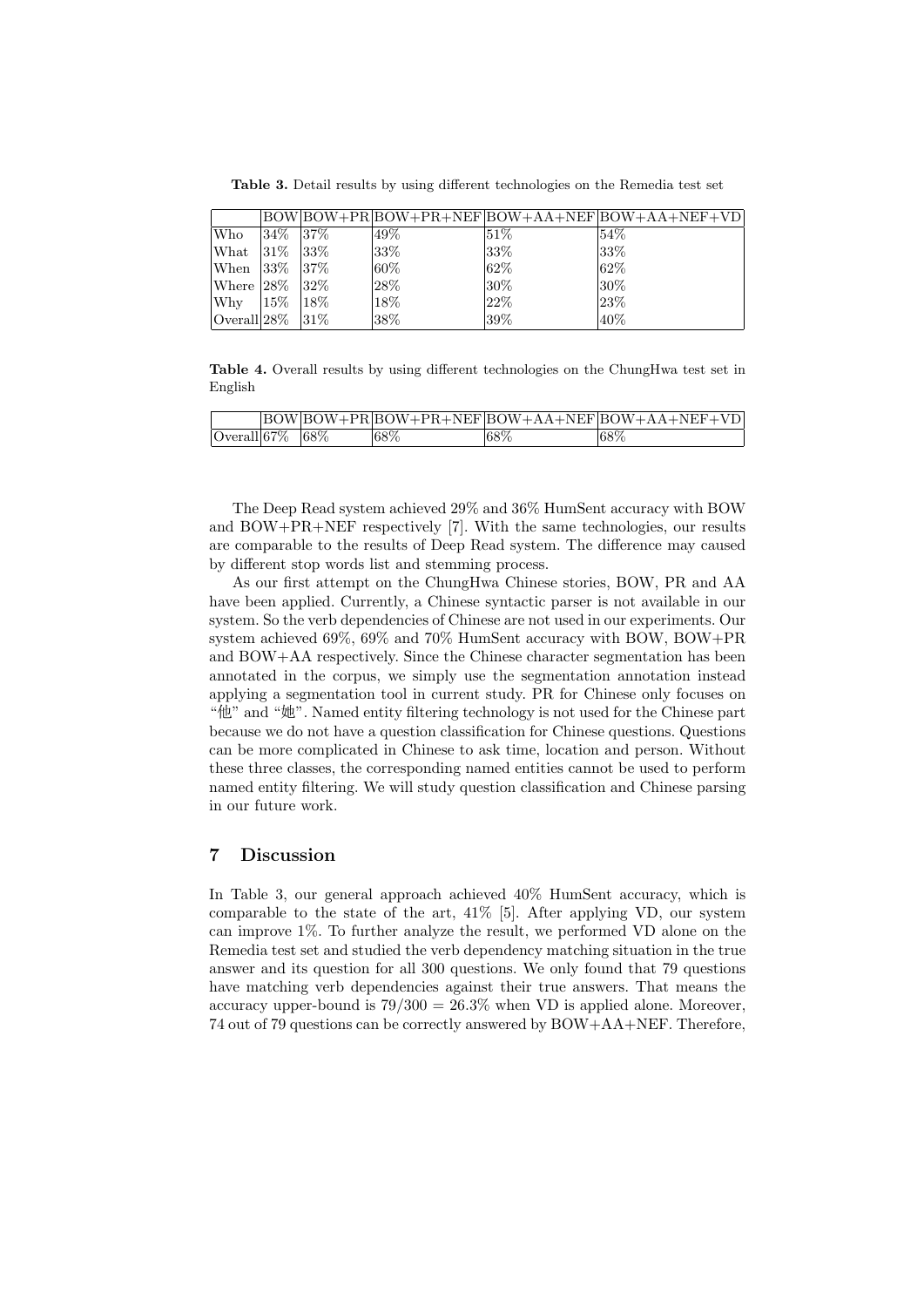the improvement upper-bound using VD is  $(79-74)/300 = 1.67\%$ . The limited coverage and improvement room of VD lead to the insignificant improvement.

In Table 3, the accuracies increase for who and when questions after applying NEF. However, the accuracy drops from 32% to 28% for where questions. After manually analyzing the Remedia training set, we found that not all LOCATION tags are recognized. For example:

Question: Where do these sea animals live?

True answer: She was born in a sea animal park called Sea World.

System returned answer: (ORLANDO, FLORIDA, September, 1985) -

In this example, the system returned answer is wrong. "A sea animal park" in the true answer is not tagged as LOCATION. On the other hand, "ORLANDO, FLORIDA" is tagged as LOCATION. Even though the true answer has the maximum number of matching words against the question, the named entity filtering process gave higher priority to the sentence:

(ORLANDO, FLORIDA, September, 1985) -.

The insufficient LOCATION tags in the Remedia corpus lead to the decrease of accuracy of where questions.

When manually analyzing the Remedia training set, we found that inference technology and world knowledge are helpful in answering about one third of questions. For example:

Question: Who had a baby at Sea World? True answer: Baby Shamu's mother is named Kandu.

System returned answer: The workers at Sea World will watch Baby

Shamu each day and make notes.

In this example, the true answer has no matching words against the question. In order to answer the question correctly, the system must know that the one who had a baby is a mother.

For the ChungHwa English stories, the overall accuracies are greater than those of the Remedia corpus. After manually analyzing the ChungHwa training set, we found that questions in ChungHwa corpus tend to use the same words that used in their corresponding answers. That causes the baseline (BOW matching) result is higher than the result obtained from the Remedia corpus. With a higher baseline result, the improvement made by PR, AA, NEF and VD is not obvious.

# 8 Conclusion

In this paper, we describe a reading comprehension system. This system can return a sentence in a given document as the answer to a given question. This system applies BOW matching approach as the baseline and combines three technologies to improve the result. These technologies include named entity filtering, pronoun resolution and verb dependency matching. By applying these